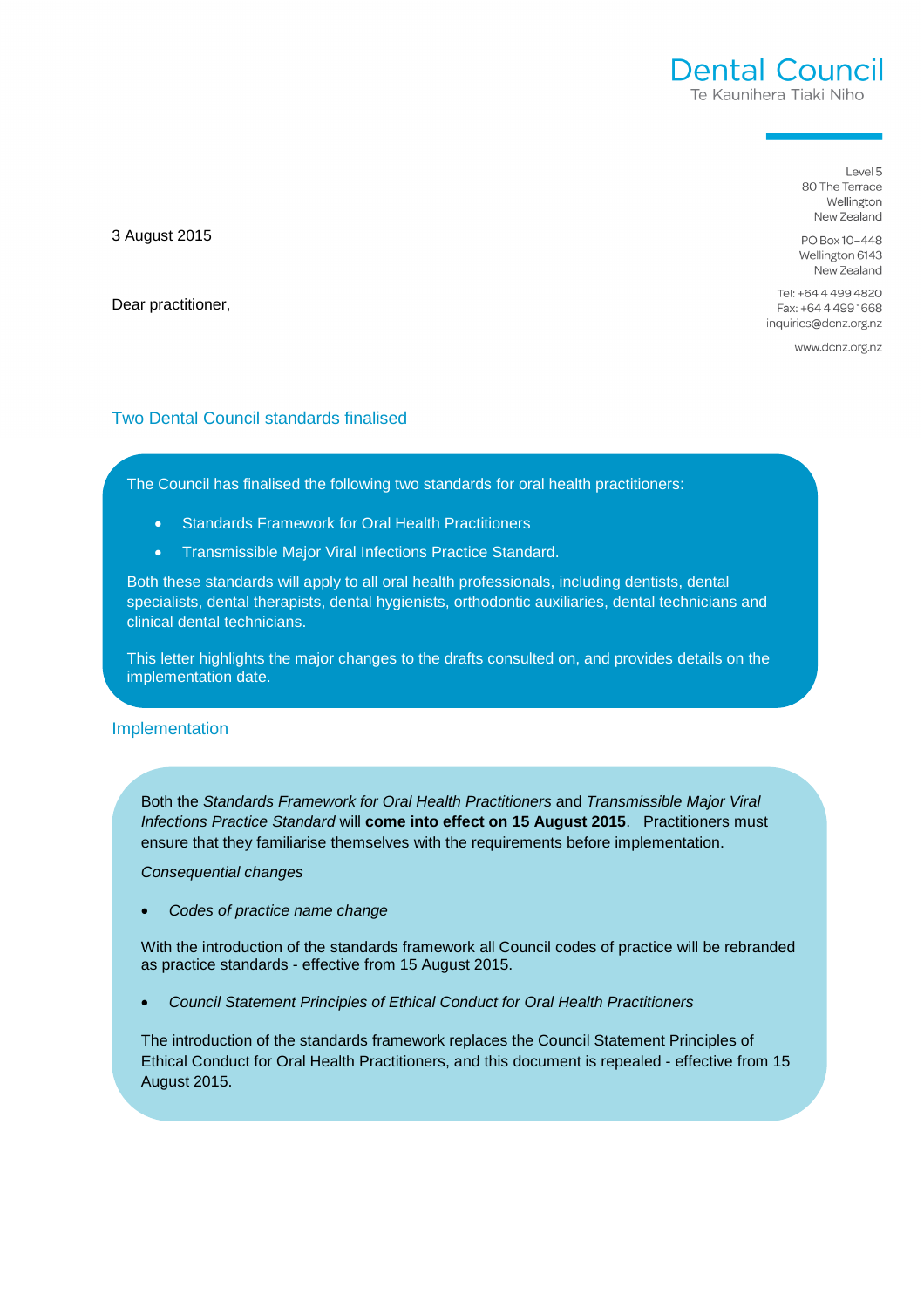#### Standards Framework for Oral Health Practitioners

The Standards Framework for Oral Health Practitioners describes the minimum standards of ethical conduct, and clinical and cultural competence that patients and the wider public can expect from oral health practitioners.

These standards are defined in the ethical principles, professional standards and practice standards.



When the Council first consulted stakeholders in August 2014, the overwhelming support for the development and introduction of a standards framework was very pleasing. Through 2015, the standards framework was further developed taking into account the feedback during the discussion forums and submission comments received.

Following consideration of the submission comments received during the second consultation, only one minor grammatical change was made. Thank you to all those stakeholders that have actively engaged with us during the development process.

The final standards framework is available on the Council's website. It is in an interactive format – by clicking on the various components of the illustration you will be able to access the detailed information. For example by clicking on the *Ethical Principle* you will find the professional standards relevant to that particular ethical principle, and by clicking on Practice standards you will get access to all the practice standards relevant to your profession. Practitioners are encouraged to explore this functionality.



A pdf version of the standards framework document is also attached (Attachment 1).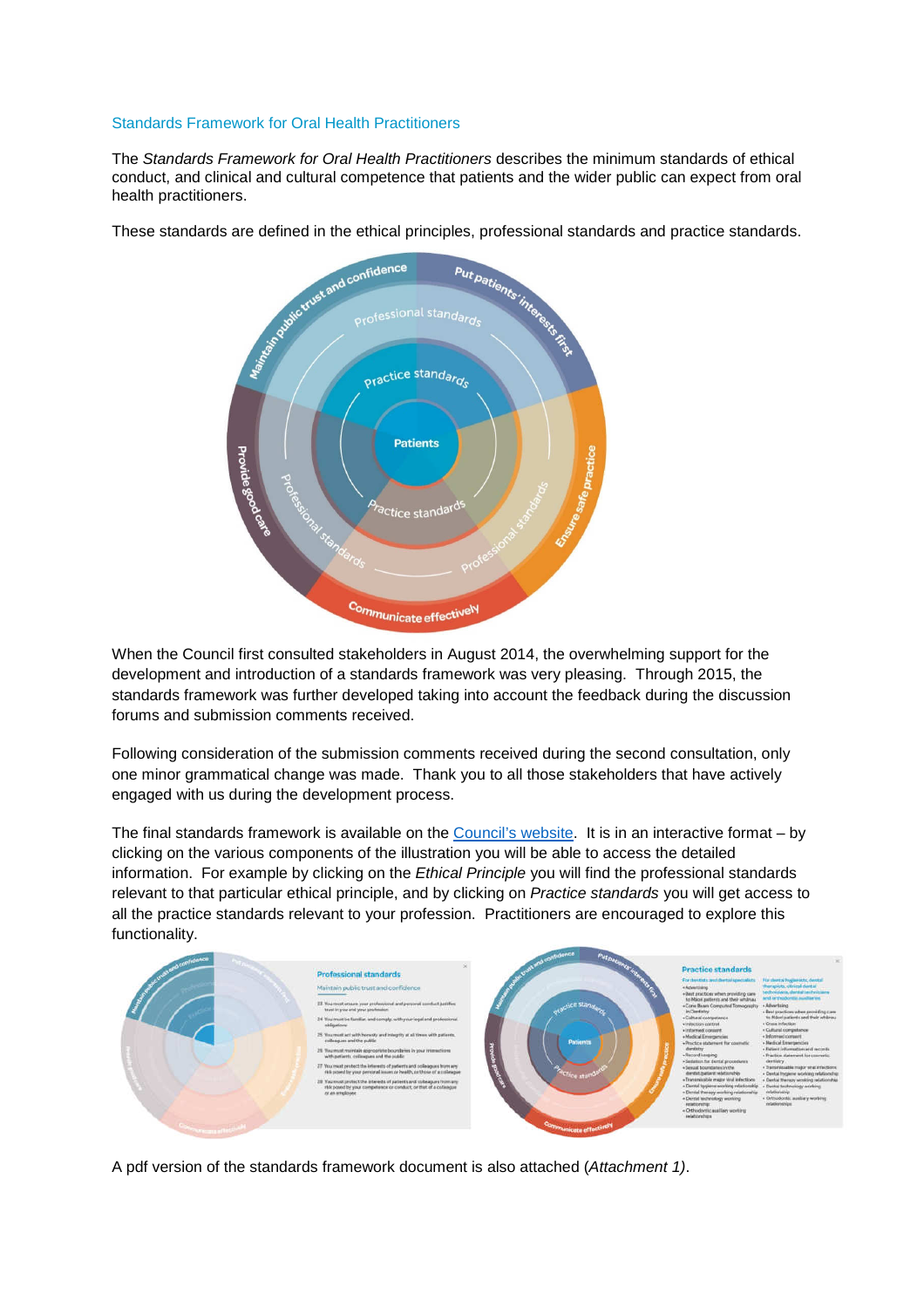## Transmissible Major Viral Infections (TMVI) Practice Standard

The Council in consultation with its expert working group, considered the submissions on the draft Transmissible Major Viral Infections (TMVI) consultation. There was general support for the proposals, with a few amendments made as a result of the submissions received.

In addition, the Council requested advice from the Health and Disability Commissioner on a TMVI infected practitioner's obligations to patients under the Code of Rights. Advice was also sought from the Office of the Privacy Commissioner on a TMVI infected practitioner's privacy rights.

The following key changes were made to the TMVI practice standard:

- The term 'non-occupational exposure to blood products' has been replaced by the wording 'non-occupational exposure to potentially infected body fluids (e.g. accident scene)', to address the concern that the initial statement might have been interpreted as meaning giving, or receiving, blood in a regulated setting. (Introduction, p6 & standard 3)
- The requirement for follow-up testing following an isolated positive test result for Hepatitis B has been removed – acknowledging that individuals with this test result are not infectious, and do not pose a risk of transmission of infection. (Standard 3)
- Provision for individual consideration by the TMVI panel of those Hepatitis C infected practitioners who cannot be cured - to potentially perform exposure prone procedures (EPPs), has been included. It is expected that the majority of HCV infected practitioners will be cured with treatment; this change ensures a consistent approach in the management of TMVI infected practitioners. (Standard 13)
- The level of HIV RNA the TMVI panel may consider safe for an HIV<sup>1</sup> infected practitioner to perform EPPs has been amended from 'undetectable', to:

"….consistent high level suppression of HIV RNA, with the overwhelming majority of blood test results showing an undetectable level of HIV RNA…"

This change acknowledges that transient HIV RNA 'blips', to a higher than 'undetectable' level, are characteristic of HIV test results taken over time; and that these minor rises in HIV RNA are not at a level expected to result in a risk of transmission of infection. (Standard 15)

- The following delegation provisions for the TMVI panel have been included: The TMVI panel will operate under delegation of the Council for the management of practitioner TMVI cases, and will act in an advisory capacity on the fitness for registration of applicants seeking registration or restoration to the Register. (Introduction, p5)
- The notification obligations for practitioners have been amended. The new requirements are:
	- o Following an injury resulting in exposure of the patient's tissues to the blood of a TMVI infected practitioner, the practitioner must immediately inform the patient of his/her infected status; and inform the TMVI panel of the exposure.
	- o If a practitioner, who is not known to be infected with a TMVI, receives a positive test result from the test taken at the time the practitioner sustained an injury where the patient's tissues was exposed to the practitioner's blood, the practitioner must immediately inform the patient involved and the Council of the positive test result. (Standard 17)

l

<sup>&</sup>lt;sup>1</sup> human immunodeficiency virus